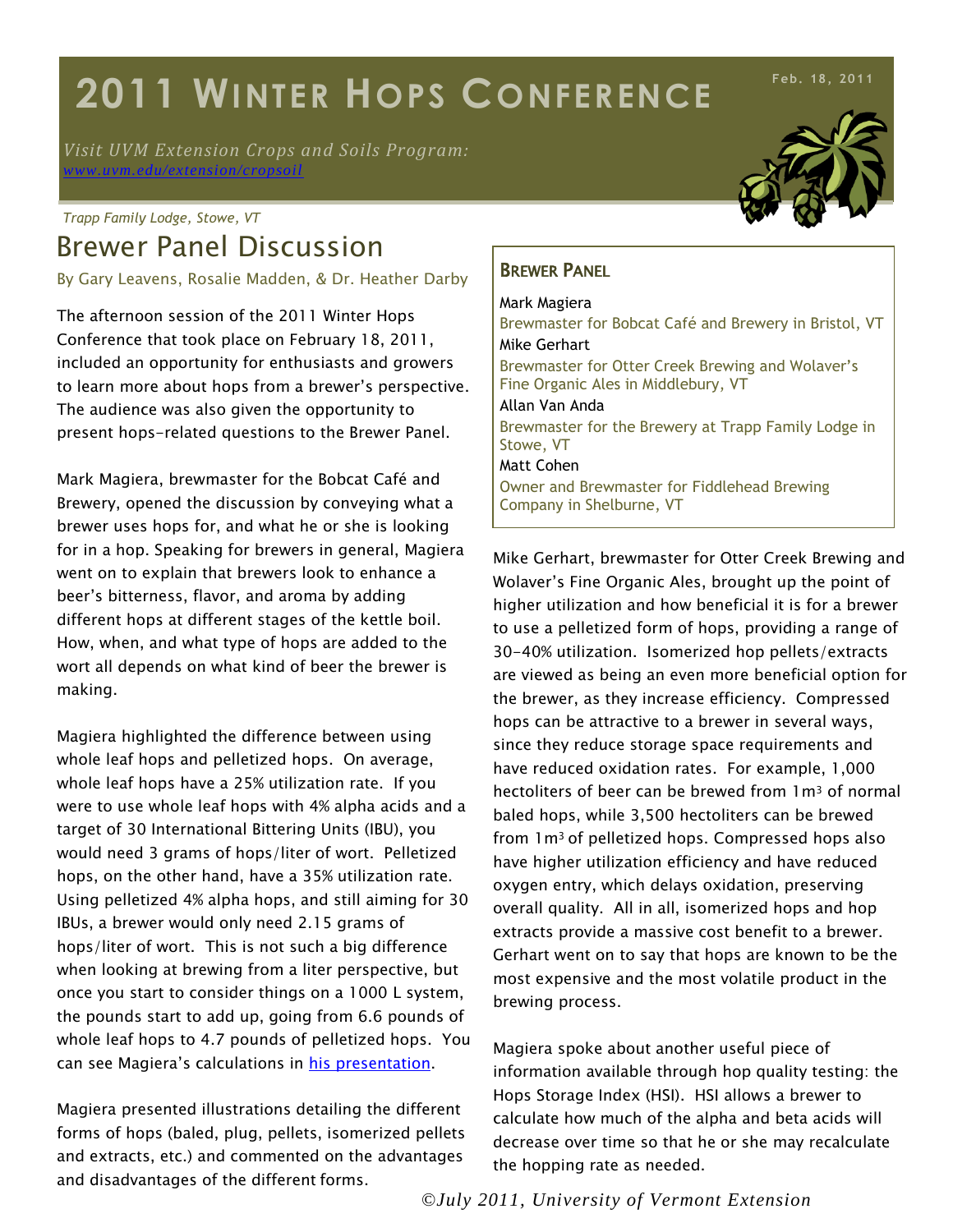## 2011 Winter Hops Conference **Page 2** and the Page 2

#### Brewers were then plied with questions from the audience…

Q: With an increased demand for local hops by the craft brewer, will there be enough hops left over for the home brewer?

A: Yes (the answer was unanimous), for many years to come.

Q: Is there a market for beers made with medicinal plants, such as Nettle IPA, traditional Gaelic Ales, etc.?

A: One of the fun things about craft brewing is that there is a lot of experimentation possible (both good and bad!) Often professional brewers will look to the homebrewers to see what works, and what doesn't. Matt Cohen, owner and brewmaster for Fiddlehead Brewing Company, said that he goes by the rule that you can always add more spices and herbs, but you can't take them away. He likes to add them at the end of the boil, because often when they are boiled for a long time, they can produce a lot of overly harsh flavors. Magiera mentioned that if you use the term "medicinal", the FDA as well as the USDA will start to pay close attention, which might not be favorable. Gerhart spoke up and said that as beer brewers, they legally have to use hops. For a brew to be legally termed beer it needs to have a minimum IBU of 4.

Q: Do you think that there are other local products, aside from hops and grains, which could be encompassed into a beer?

A: Definitely. Wolaver's uses local honey and local pumpkins in some of their specialty brews. There is huge potential, from the gluten-free beer standpoint, for using sorghum instead of grains, which can grow in this region.

> *The eastern U.S. is again building and writing their own hops history.*

Q: What can you share with us about hops prices?

A: Gerhart answered by saying that hops prices are all over the place and it's becoming more common for a brewer to enter into long-term contracts to stabilize prices. It is very difficult to control your profit margins when the prices are all over the board. He gave the following example: two years ago he was locked into a contract paying \$21.75/lb. for a specific variety. When he exhausted that contract and went to the spot market, it was \$2.35/lb. Hop prices are very difficult to predict because it depends on a lot more than just how well the hops grew that year. Craft brewing makes up only 10% of the hop market, with the big guys taking up the rest of it. Due to a change in some recipes by a larger brewery, some hops are no longer in high demand, so there are acres and acres being ripped up in the Pacific Northwest. Last year, Willamette was going for \$17/lb; now you can get it for \$0.75/lb.

Q: What varieties of hops do brewers want?

A: Cohen responded with, "Please, no more Cascade." Cohen really likes CTZ, and some of the proprietary hops like Simcoe. Gerhart said there are really two sides to this question: What do we want as brewers? What is possible for you to grow as farmers? He counseled that growers should pursue what they know will do well in this climate. Craft brewers are fickle... They get excited by what's new, what's hot, so even if you could get your hands on Citra, in three years when it starts to yield, they might not want it anymore. Go with what you know will grow well on your property so that you will be able to deliver on those promises you make to the brewer.

Allen Van Anda, brewmaster for the Brewery at Trapp Family Lodge, said that Vermont is very different from the Pacific Northwest. If you grab a rhizome from a Columbus plant out West, it might grow something totally new and unique in Vermont's soils. The results may be similar, but not the same. We should really capitalize on that and try to go after something that is strictly "Vermont." The eastern U.S. is again building and writing their own hops history.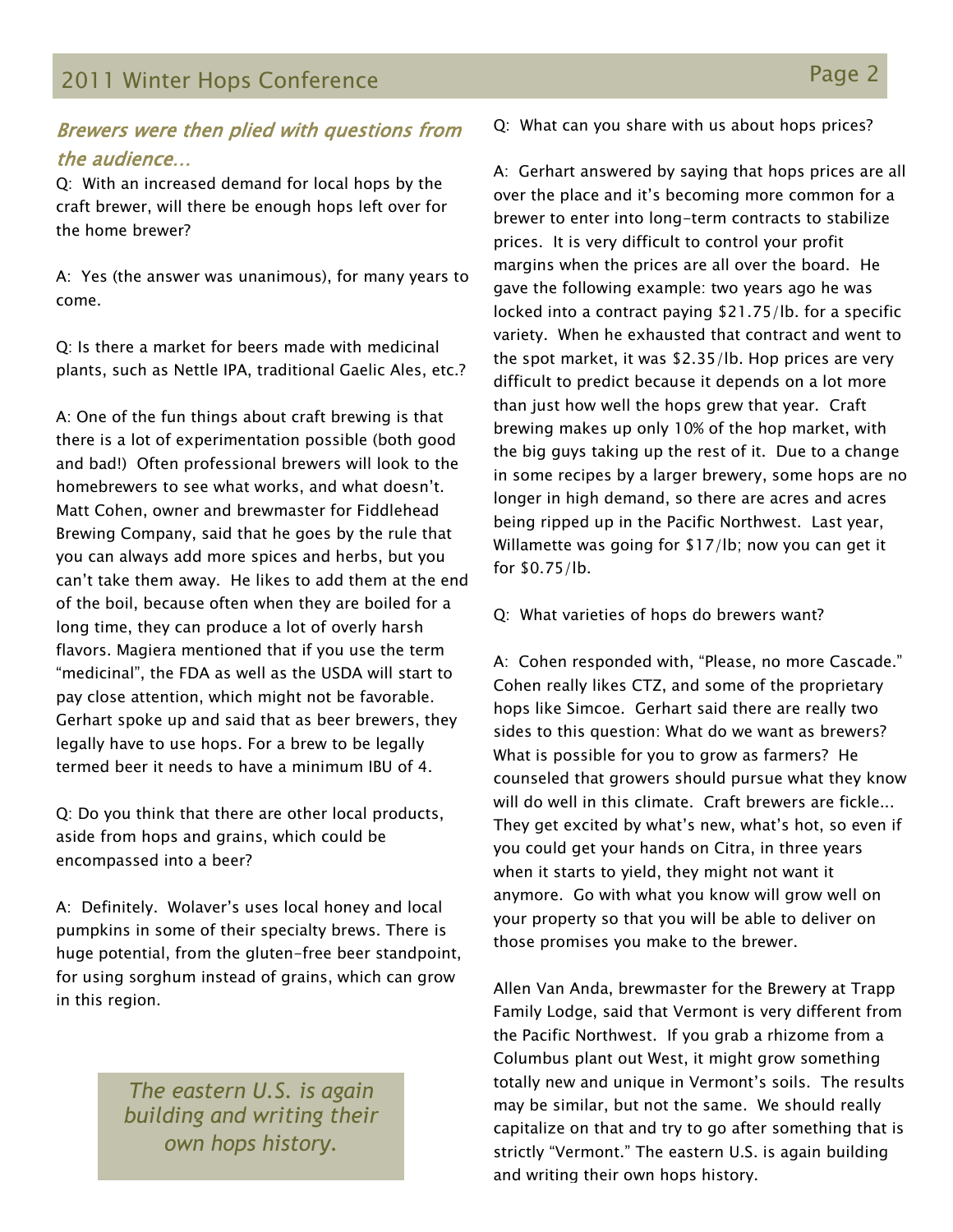2011 Winter Hops Conference **Page 3** And The Page 3

## Q & A (continued)

Q: If what we grow in the Northeast is different than what they grow out West, are you brewers willing to take a risk on it? It would produce a different product.

A: Gerhart said, "That's the luxury of being a craft brewer. If I can brew something here that brewers out West can't, I'm all over it." Cohen said that on the other hand, there are brewers that won't take the hops for specifically that reason. With the larger craft breweries, they want consistency and quality. The beer always needs to taste the same, year in and year out. A huge brewer would probably not take a risk on a startup hop grower. Growers will probably get the most response from breweries that make 30,000 barrels or less. Those breweries are more likely to have regional distributions, and what they brew is dictated by sales and marketing. Brewpubs are most likely to be willing to try new things, since they usually don't bottle and distribute. They have a lot more leeway in what they brew.

Brewer support for local hops is certainly there. They want to be presented with quality hops so that they can brew a quality beer with them. Growers just need to prove to them that they can provide a high quality, consistent product. This bought up the question of whether we should combine hops from throughout Vermont to try to form a more uniform product with less variation. It remains something to be seen.

Gerhart uses 30,000 lb. of hops a year. He says that just because growers aren't at the scale where they can produce all 30,000 lb. for all of Otter Creek's lines, it doesn't mean that he doesn't want to have a conversation. He would be very excited to make one beer with all local hops.



Hops…the "Spice" of Beer

Q: Will craft brewers have an interest in fresh, baled hops from a small grower?

A: This can be considered, but the oxidation rate is rapid and the suggestion would be to pelletize, providing the grower has the capital to do so. From a grower's standpoint, a bale is a good stopover point between drying after harvest and pelletizing, as it reduces oxidation and creates a smaller volume so that it is easier to store.

Q: What is the ideal package size for a brewer?

A: Gerhart said that package size is irrelevant. For him, if you can show up with an analysis that tells him moisture, alpha and beta acids, essential oils, and HSI, and he can rub the hops in his hand and smell them, then he would be happy to consider buying them, regardless whether they come in 4 lb. bags or 40 lb. bags. A hop profile from a given plant can change from season to season, depending on environmental conditions, so hops analysis should be performed every year.

Q: Would it be easier for brewers to use local hops as an aroma hop or for dry hopping?

A: Cohen said those are indeed the easiest ways to encompass local hops. There's no need to test for alpha if you are just using it for aroma. And most brewing systems can handle whole cones when dry hopping. Gerhart said that he still prefers pellets to whole hops, as the whole hop will suck up a lot of product, which, at the end of the day, cuts into the profit margin. Magiera suggested that growers focus more on local aroma hops for direct market. Bittering hops are easy to come by from the Pacific Northwest. Local aroma hops are appealing because you will be able to taste and smell them in a beer.